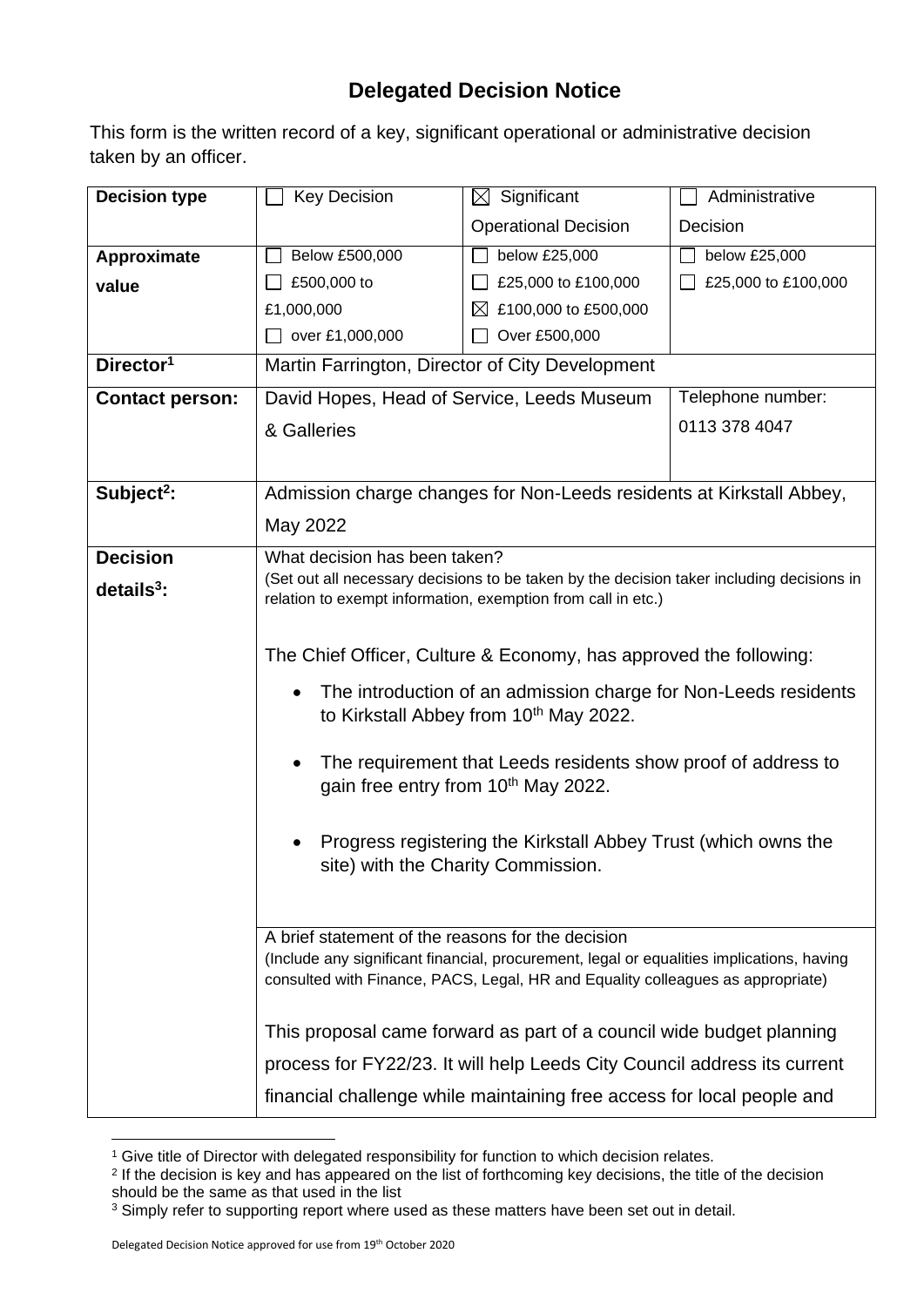|                           | improving the visitor experience for everyone. The main issues                                                                                                                                                                    |  |  |  |
|---------------------------|-----------------------------------------------------------------------------------------------------------------------------------------------------------------------------------------------------------------------------------|--|--|--|
|                           | associated with this change for Leeds and Non-Leeds residents were                                                                                                                                                                |  |  |  |
|                           | identified during a six-week public consultation process and changes                                                                                                                                                              |  |  |  |
|                           | made to the proposals. The legal implications and options for charging                                                                                                                                                            |  |  |  |
|                           | have been discussed extensively with colleagues in Legal and Finance.                                                                                                                                                             |  |  |  |
|                           | Charging will be made by the trust (which owns the abbey). LCC has                                                                                                                                                                |  |  |  |
|                           | been advised to register this trust, which external legal advice has                                                                                                                                                              |  |  |  |
|                           | suggested is charitable in nature and purpose, with the Charity                                                                                                                                                                   |  |  |  |
|                           | Commission. These changes are anticipated to raise an additional £160k                                                                                                                                                            |  |  |  |
|                           | per annum.                                                                                                                                                                                                                        |  |  |  |
|                           | Brief details of any alternative options considered and rejected by the decision<br>maker at the time of making the decision                                                                                                      |  |  |  |
|                           | That the Abbey could continue to be free to all. This might have<br>a.<br>meant that other charging sites needed to increase their costs and<br>these would affect all (not just Non-Leeds residents).                            |  |  |  |
|                           | Other income generating options are in the pipeline for LMG but the<br>b.<br>Kirkstall Abbey change requires little investment and could be<br>implemented relatively quickly, unlike the other options.                          |  |  |  |
| <b>Affected wards:</b>    | All wards – but especially Kirkstall and Armley given location of the Abbey                                                                                                                                                       |  |  |  |
|                           | and its use by local people.                                                                                                                                                                                                      |  |  |  |
| <b>Details of</b>         | <b>Executive Member</b>                                                                                                                                                                                                           |  |  |  |
| consultation              | Since 6 <sup>th</sup> September 2021 and throughout consultation process.                                                                                                                                                         |  |  |  |
| undertaken <sup>4</sup> : |                                                                                                                                                                                                                                   |  |  |  |
|                           | <b>Ward Councillors</b>                                                                                                                                                                                                           |  |  |  |
|                           | A meeting was held at Abbey House Museum with the three local elected<br>members, Councillors Illingworth and Venner, on 10 <sup>th</sup> December 2021 and<br>Councillor Bithell (who could not attend) sent feedback via email. |  |  |  |
|                           | Main feedback: supportive provided access arrangements for disabled<br>people is also considered to the Abbey visitor centre.                                                                                                     |  |  |  |
|                           | This proposal was also discussed at the Strategy and Resources Scrutiny<br>committee on 24th January 2022.                                                                                                                        |  |  |  |
|                           |                                                                                                                                                                                                                                   |  |  |  |

<sup>4</sup> Include details of any interest disclosed by an elected Member on consultation and the date of any relevant dispensation given.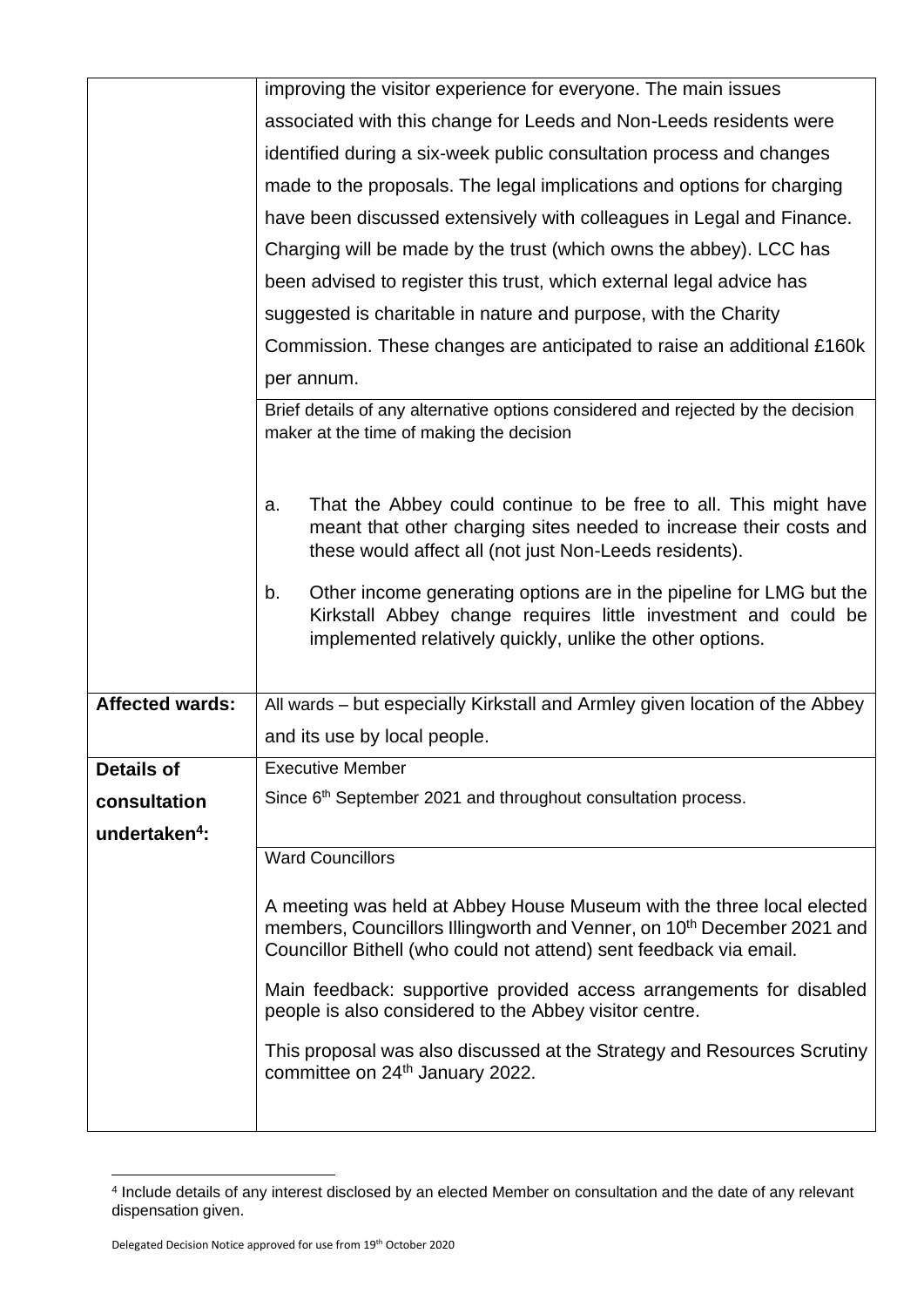|                            | <b>Others</b>                                                                                                            |     |                |  |  |
|----------------------------|--------------------------------------------------------------------------------------------------------------------------|-----|----------------|--|--|
|                            | Public consultation on Your Voice, Jan - Feb 2022                                                                        |     |                |  |  |
|                            | Senior Management Team, LMG                                                                                              |     |                |  |  |
|                            | Elaine Francis-Truett, Keeper, Kirkstall Abbey and Abbey House                                                           |     |                |  |  |
|                            | Museum                                                                                                                   |     |                |  |  |
|                            | Staff at Kirkstall Abbey and Abbey House Museum                                                                          |     |                |  |  |
|                            | Eve Roodhouse, Chief Officer, Culture & Economy                                                                          |     |                |  |  |
|                            | Sarah Blenkin, Legal                                                                                                     |     |                |  |  |
|                            | Mark Turnbull, Legal                                                                                                     |     |                |  |  |
|                            | Paul Cox, Finance                                                                                                        |     |                |  |  |
|                            | Sarah Bagley, Finance                                                                                                    |     |                |  |  |
|                            | Mary Hasnip, Legal                                                                                                       |     |                |  |  |
|                            |                                                                                                                          |     |                |  |  |
| Implementation             | Officer accountable, and proposed timescales for implementation                                                          |     |                |  |  |
|                            |                                                                                                                          |     |                |  |  |
|                            | Elaine Francis-Truett. Implement from 10 <sup>th</sup> May 2022.                                                         |     |                |  |  |
|                            |                                                                                                                          |     |                |  |  |
| List of                    | Date Added to List:-                                                                                                     |     |                |  |  |
| <b>Forthcoming</b>         |                                                                                                                          |     |                |  |  |
| Key Decisions <sup>5</sup> | If Special Urgency or General Exception a brief statement of the reason why<br>it is impracticable to delay the decision |     |                |  |  |
|                            |                                                                                                                          |     |                |  |  |
|                            | If Special Urgency Relevant Scrutiny Chair(s) approval                                                                   |     |                |  |  |
|                            |                                                                                                                          |     |                |  |  |
|                            | Signature                                                                                                                |     | Date           |  |  |
|                            |                                                                                                                          |     |                |  |  |
| <b>Publication of</b>      | If not published for 5 clear working days prior to decision being taken the                                              |     |                |  |  |
| report <sup>6</sup>        | reason why not possible:                                                                                                 |     |                |  |  |
|                            | If published late relevant Executive member's approval                                                                   |     |                |  |  |
|                            | Signature                                                                                                                |     | Date           |  |  |
|                            |                                                                                                                          |     |                |  |  |
| <b>Call In</b>             | Is the decision available <sup>7</sup>                                                                                   | Yes | $\boxtimes$ No |  |  |
|                            | for call-in?                                                                                                             |     |                |  |  |
|                            |                                                                                                                          |     |                |  |  |

<sup>&</sup>lt;sup>5</sup> See Executive and Decision Making Procedure Rule 2.4 - 2.6. Complete this section for key decisions only

 $^6$  See Executive and Decision Making Procedure Rule 3.1. Complete this section for key decisions only <sup>7</sup> See Executive and Decision Making Procedure Rule 5.1. Significant operational decisions taken by officers are never available for call in. Key decisions are always available for call in unless they have been exempted from call in under rule 5.1.3.